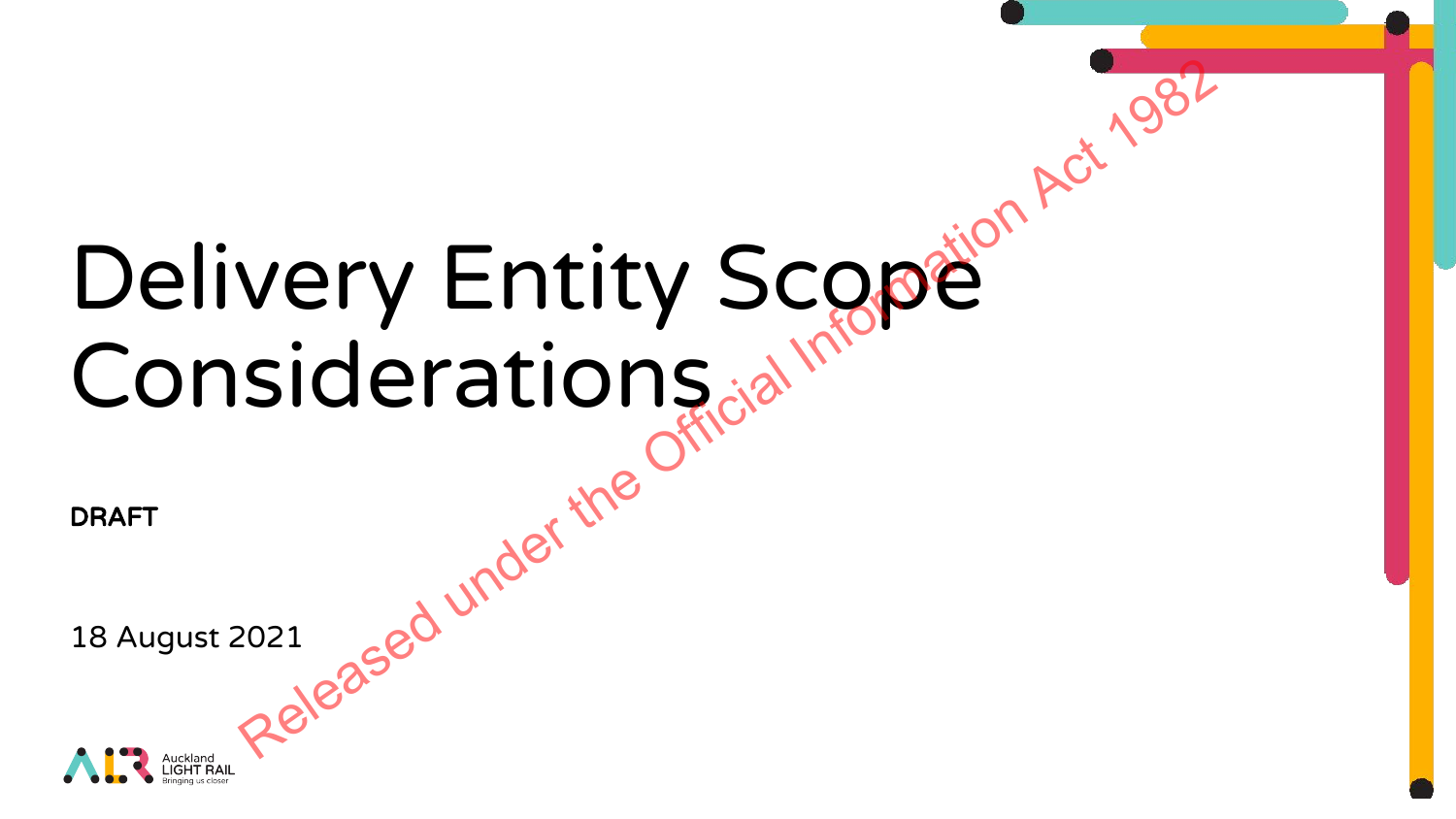# Contents

- **1.** Overview of approach
- **2.** Scope area considerations
- **3.** Appendices

This paper provides a summary of material discussed at a hui on 30 June and additional scope considerations discussed at a further hui on 9 August. The contents of the two sets of papers have been consolidated into this paper. ents<br>
of approach<br>
a considerations<br>
as considerations<br>
as considerations<br>
Released under the Official Information Act 1982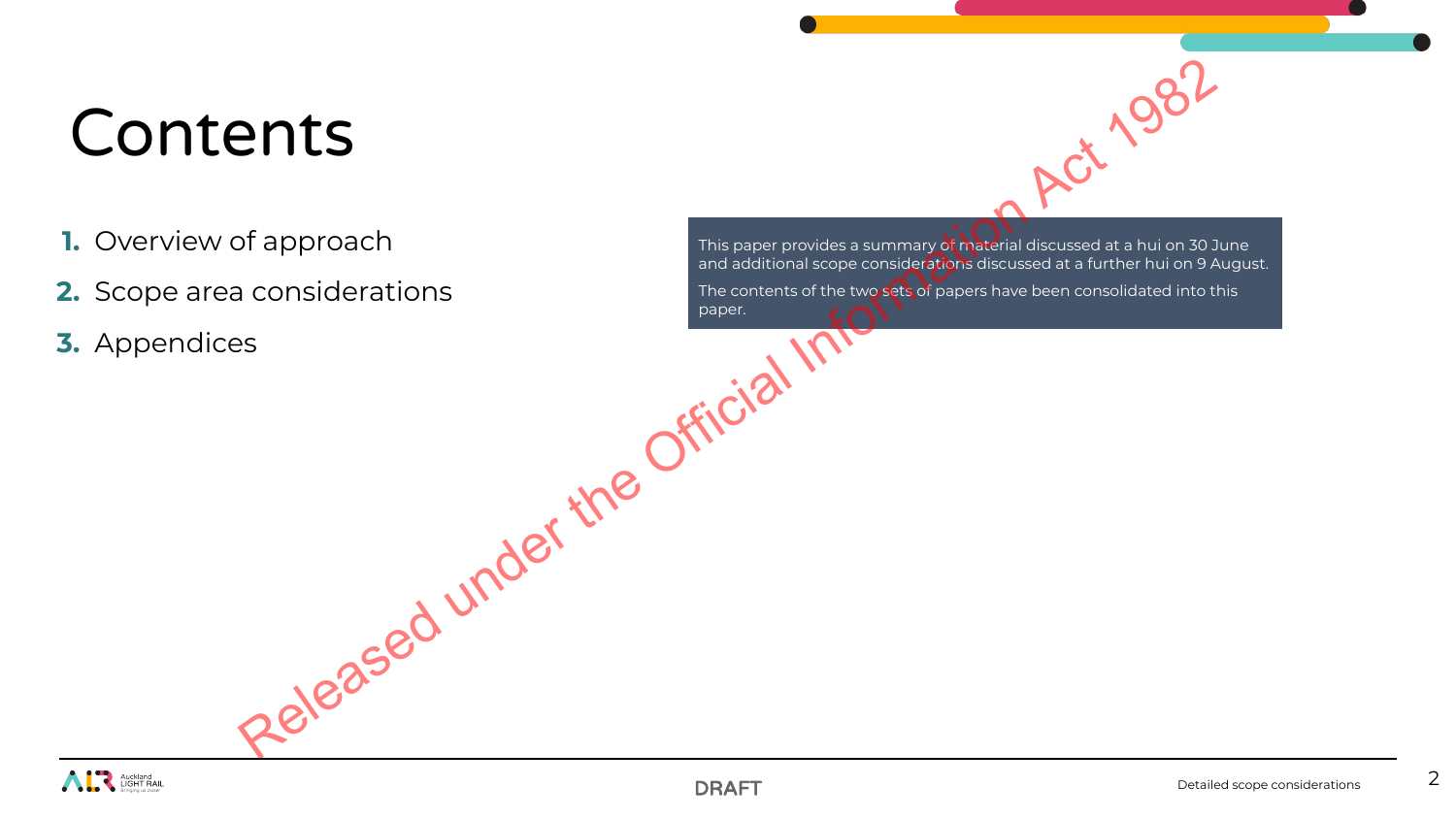# 1. Overview of approach Released under the Official Information Act 1982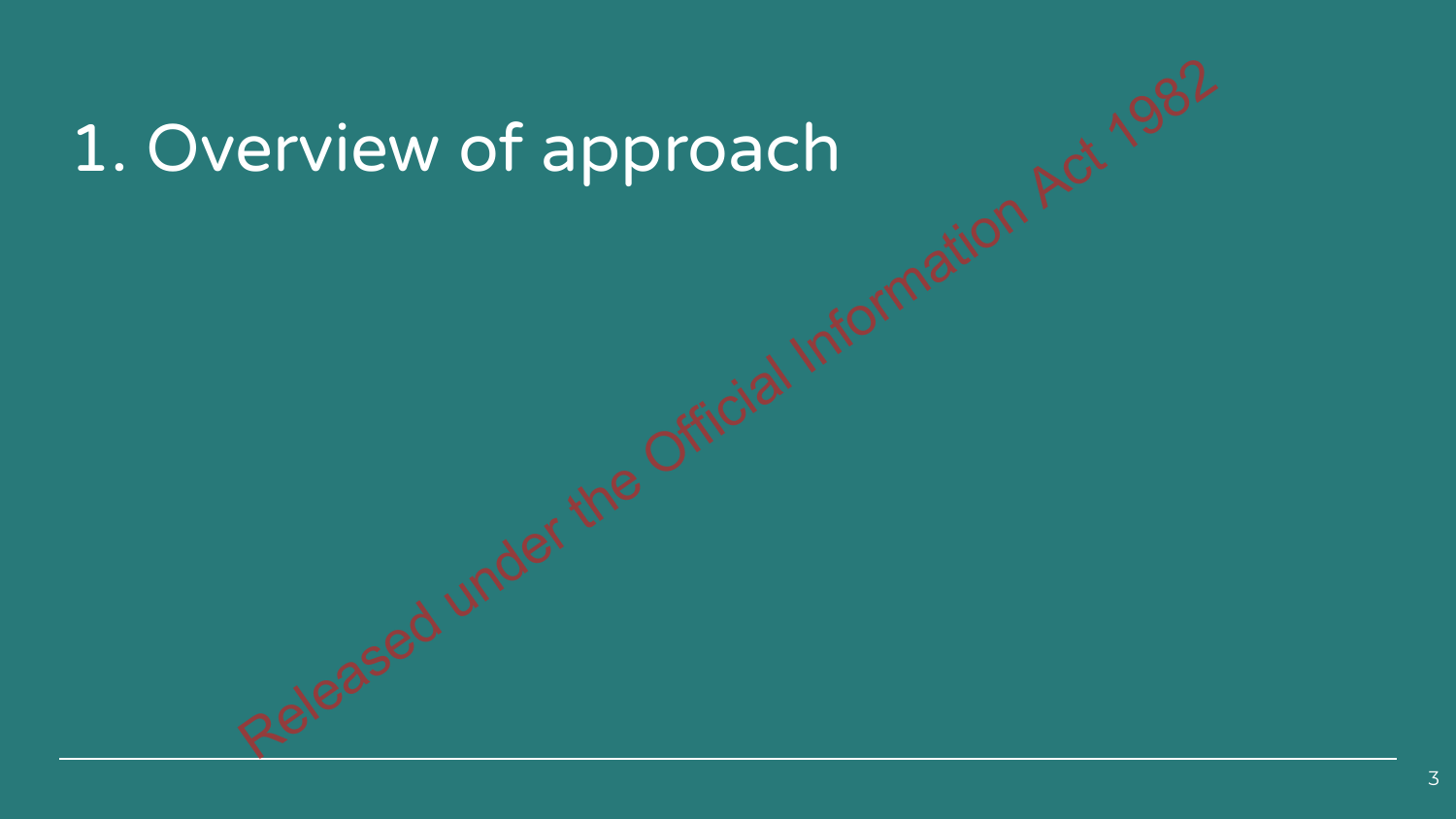# Introduction

- **●** Delivering on the broad set of transport, urban, environmental and social outcomes expected from CC2M can be achieved through:
	- The Delivery Entity being directly responsible for the wider spectrum of outcomes; or
	- The Delivery Entity being directly responsible for a clearly defined subset of outcomes, working with partners to deliver on the wider outcomes.
- **●** This paper provides an overview of:
	- potential areas of scope for the Delivery Entity;
	- a framework for considering these; and
	- o an evaluation and initial thoughts on which areas of scope the Delivery Entity should be responsible for.



address scope areas not included in the Delivery Entity. The Transition Plan will consider how to get from the current establishment unit to the Delivery Entity

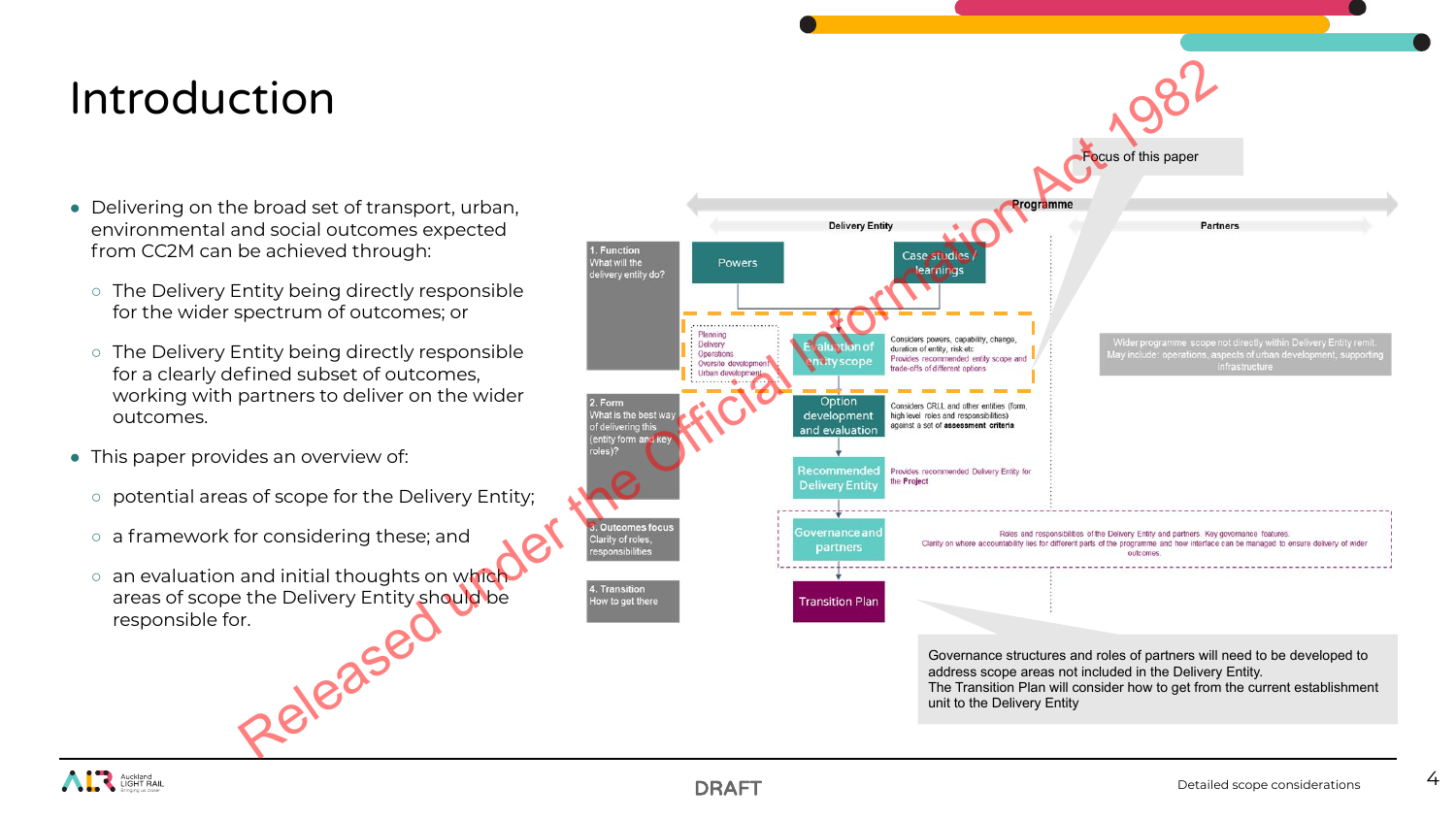## Approach to scope considerations

**Potential scope areas**

There is a broad range of potential scope elements that will need to be undertaken by the Establishment Unit, any interim 'entity' (as required), Delivery Entity and/or Partner Organisations to deliver on the outcomes and investment objectives that will be considered in this paper. Definitions for each scope area are included in Appendix 1.



5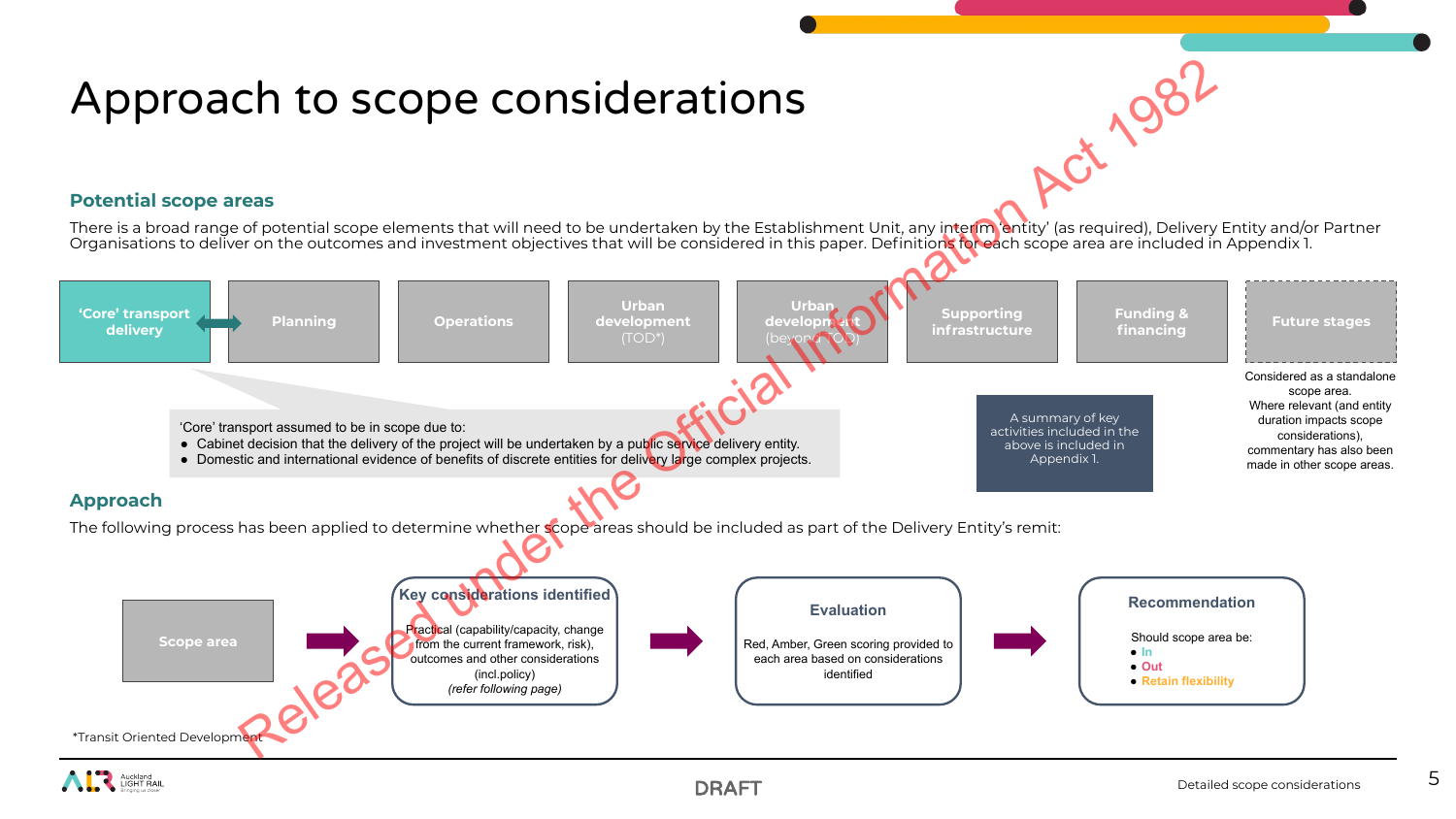# Guiding considerations

|                                                                                                                                                                                                                                                                                                                                                                                                                                                                                                                                                                                                                                                                                                                                                                                                         | <b>Guiding considerations</b>                                                                                                                                                                                                                                                                                                                                                                                                                                                                                                                                                 |                                                                                                                                        |                                                                                                                                                                             |  |  |  |  |
|---------------------------------------------------------------------------------------------------------------------------------------------------------------------------------------------------------------------------------------------------------------------------------------------------------------------------------------------------------------------------------------------------------------------------------------------------------------------------------------------------------------------------------------------------------------------------------------------------------------------------------------------------------------------------------------------------------------------------------------------------------------------------------------------------------|-------------------------------------------------------------------------------------------------------------------------------------------------------------------------------------------------------------------------------------------------------------------------------------------------------------------------------------------------------------------------------------------------------------------------------------------------------------------------------------------------------------------------------------------------------------------------------|----------------------------------------------------------------------------------------------------------------------------------------|-----------------------------------------------------------------------------------------------------------------------------------------------------------------------------|--|--|--|--|
| The following areas will be considered when determining whether a function should be in or out of scope for the Delivery Entity                                                                                                                                                                                                                                                                                                                                                                                                                                                                                                                                                                                                                                                                         |                                                                                                                                                                                                                                                                                                                                                                                                                                                                                                                                                                               |                                                                                                                                        |                                                                                                                                                                             |  |  |  |  |
| <b>Practical</b><br>considerations                                                                                                                                                                                                                                                                                                                                                                                                                                                                                                                                                                                                                                                                                                                                                                      | Skills to successfully and efficiently deliver CC2M<br>Where does capability and capacity current sit? How<br>can this be efficiently leveraged rather than<br>duplicated?                                                                                                                                                                                                                                                                                                                                                                                                    | Degree of legislative / institutional change<br>required<br>Some scope areas may require institutional and / or<br>legislative change. | <b>Management of risk</b><br>What risks does the scope area create and / or<br>mitigate? What risk can the Delivery Entity manage?<br>Is it best placed to manage the risk? |  |  |  |  |
| <b>Outcomes</b><br><b>Other</b>                                                                                                                                                                                                                                                                                                                                                                                                                                                                                                                                                                                                                                                                                                                                                                         | Ability to achieve wider outcomes<br>How will inclusion / exclusion of scope areas impact the ability to achieve the outcomes? What is needed from partners / Delivery Entity to do this?<br>considerations<br>Other policy and wider considerations that may impact whether the function should be within the scope of the Delivery Entity. Includes commentary on potential wider<br>implications and trade-offs, including whether an enduring entity would impact the assessment. It also considers the roles and / or behaviours required of partners.<br>considerations |                                                                                                                                        |                                                                                                                                                                             |  |  |  |  |
| Each area and each scope item will be given a RAG rating (detail in appendix 2):<br>There are trade-offs to consider when<br>• Green: Considerations indicate that this scope area should sit with the Delivery Entity.<br>determining Delivery Entity scope and<br>• Amber: Considerations indicate that this scope area could sit with the Delivery Entity and / or flexibility needs to be retained at<br>how it will work with partners.<br>this stage in the process to include or exclude.<br>Capability, complexity (powers,<br>• Red: Considerations indicate that this scope area may not best sit with the Delivery Entity.<br>interface etc), risk appetite, political<br>appetite, and entity duration will drive<br>a recommendation. Refer Appendix 4<br>for a summary of key trade-offs. |                                                                                                                                                                                                                                                                                                                                                                                                                                                                                                                                                                               |                                                                                                                                        |                                                                                                                                                                             |  |  |  |  |
| 0,1885t                                                                                                                                                                                                                                                                                                                                                                                                                                                                                                                                                                                                                                                                                                                                                                                                 |                                                                                                                                                                                                                                                                                                                                                                                                                                                                                                                                                                               |                                                                                                                                        |                                                                                                                                                                             |  |  |  |  |

- **Green**: Considerations indicate that this scope area should sit with the Delivery Entity.
- **Amber:** Considerations indicate that this scope area could sit with the Delivery Entity and / or flexibility needs to be retained at this stage in the process to include or exclude.
- **Red**: Considerations indicate that this scope area may not best sit with the Delivery Entity.

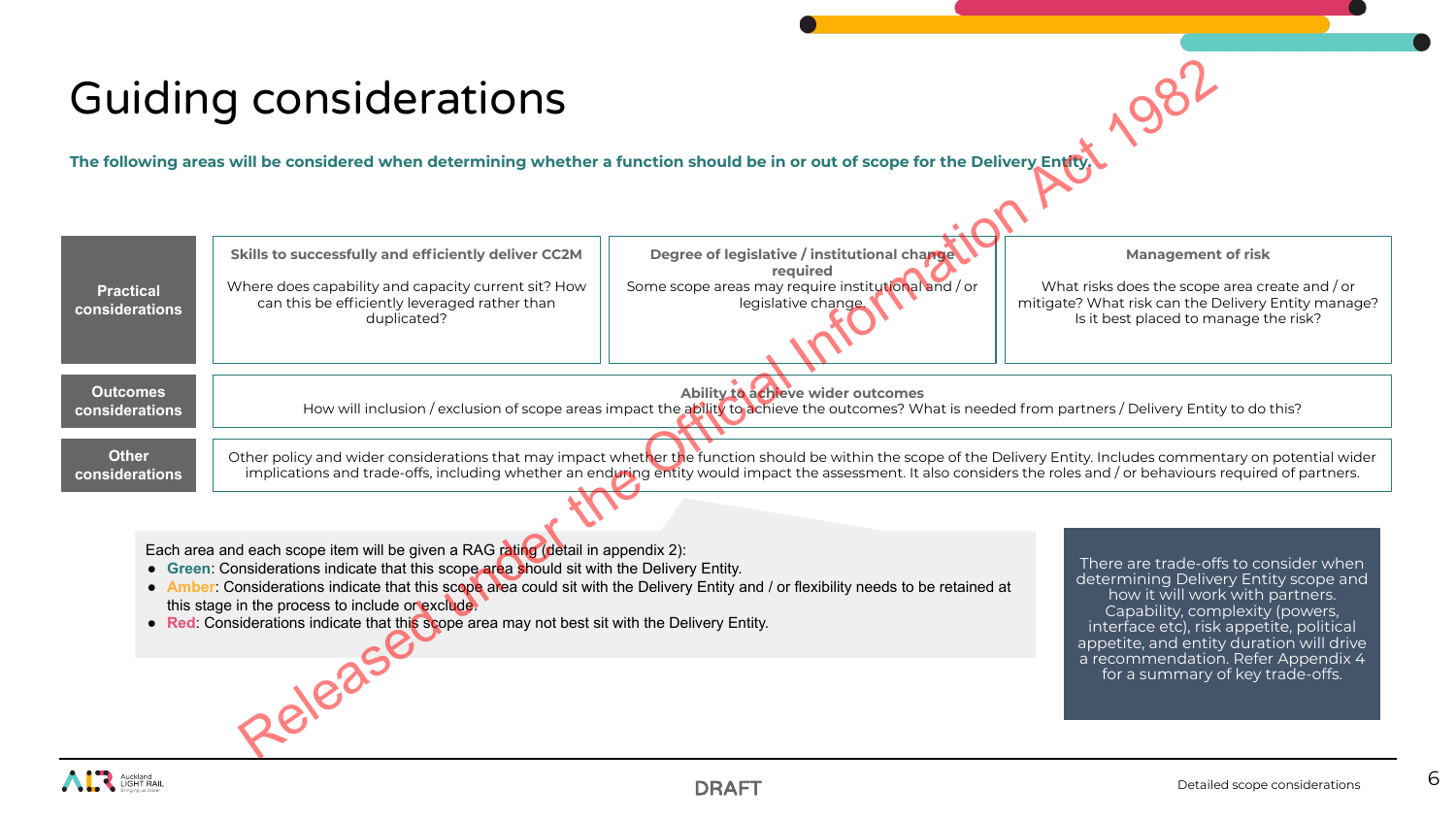# 2. Scope area considerations Released under the Official Information Act 1982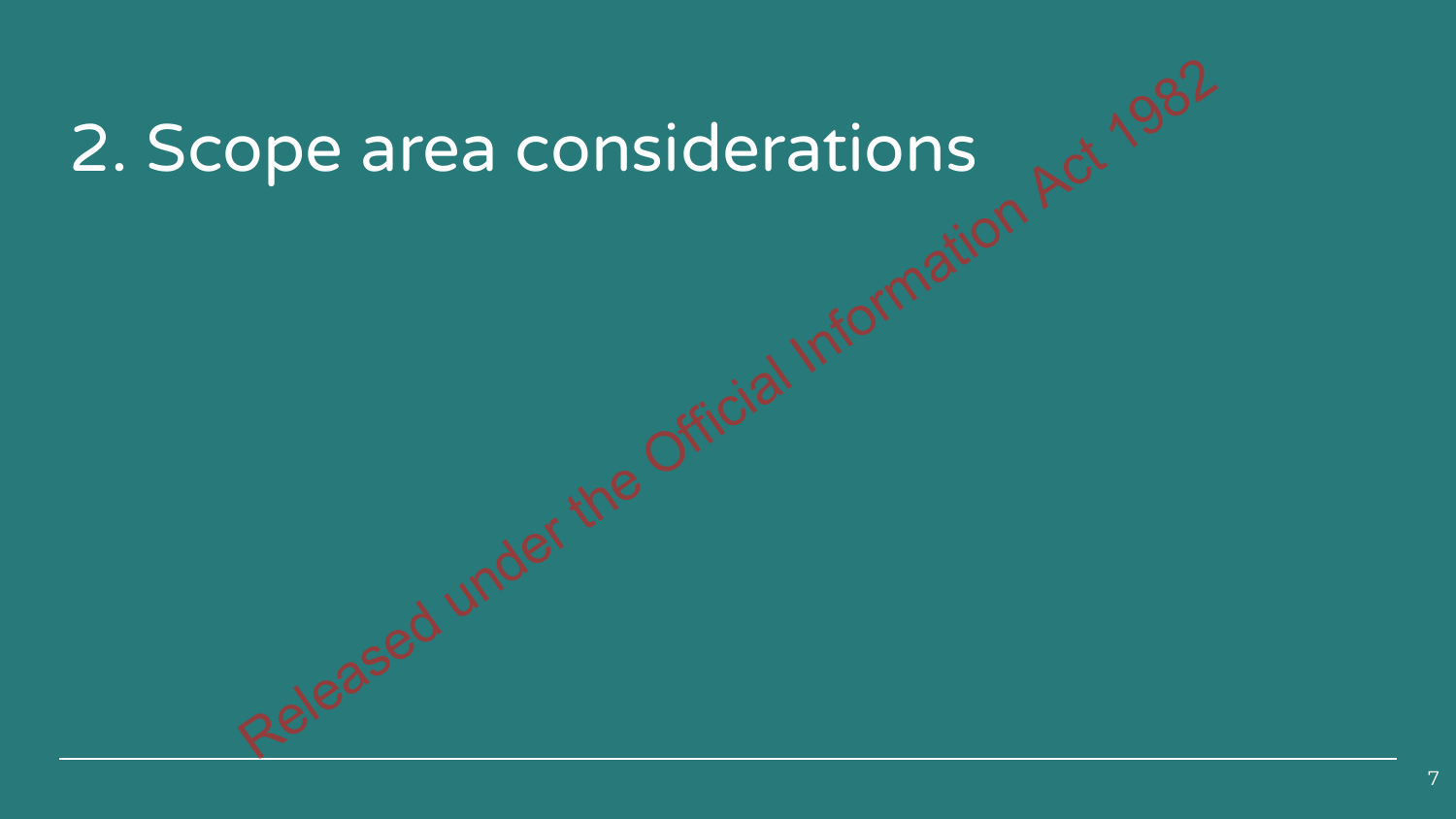# Summary findings

Based on the findings of this paper, the following working hypothesis around DE scope has been made and applied to later thinking around governance and partner roles and entity form considerations. The Delivery Entity (including any transition entity prior to the establishment of a DE):

- **will be** directly responsible for **'Planning'** (design, Detailed Business Case (DBC), consenting, land acquisition etc);
- **will be** directly responsible for '**Core transport delivery**' (procure and deliver rail and stations);
- **will be** responsible for **'narrow TOD urban development**' (over /adjacent to station infrastructure). It can choose to engage developers directly or partner with others (Kāinga Ora, Panuku or Auckland Council) to do this;
- **will not be** responsible for '**Supporting infrastructure**' (e.g. feeder buses, intersection upgrades etc); and
- **will not be** responsible for wider '**beyond-TOD urban development**'. These would remain the responsibility of partner organisations. Clarity of roles & responsibilities and partnerships and the governance structure will be developed to ensure there is clarity of responsibilities and to minimise interface risk.

The working hypothesis is that **Auckland Transport will have a lead role in procuring, contracting and integrating operational and maintenance services** for CC2M.

A number of different **funding tools** are likely to be required to fund ALR, which **may require the Delivery Entity and/or partners to have a role in implementation and/or collection.** A financing structure may include Crown financing and / or Delivery Entity raising its own financing across a number of different project areas. This will be further considered at the DBC stage as further clarity is gained on the transport solution, funding solution, procurement strategy and approach to delivering urban development.

The remit of the Establishment Unit is to focus on the Delivery Entity for CC2M rather than system-wide changes to the planning, delivery and funding of rapid transit (which requires significant policy work). Therefore, the key focus of the Establishment Unit is **to ensure that no decisions preclude a system-wide change option at this stage in the process**. This will be considered at the DBC stage.

Important considerations:

- **Planning may be undertaken by a precursor/shadow Delivery Entity** prior to establishing the ultimate Delivery Entity. It is envisaged that any transitional entity would be focused on ensuring continuity of key personnel (including governance) and a smooth transition from shadow entity to Delivery Entity. This will be summarised in the Transition Plan paper.
- **The exact extent of TOD urban development at each node and the Delivery Entity's responsibility in relation to this requires further work as a technical solution involves**. It will ultimately be based on the opportunity at each node (itself driven by route and mode), land holdings, risk appetite, desire for direct control of urban outcomes and funding sources and how it can work with partners to deliver this. Detailed masterplanning of nodes is recommended at the next phase (once route and mode are confirmed) to better understand the nature of the opportunity and who is best placed to do what to deliver on this. Ry finding took are following working hypothesis around DE scope has been made and applied to later the MPS around governance<br>behalom. The Delwey intry (including any transition entity prior to the establishment of a DH.<br>C

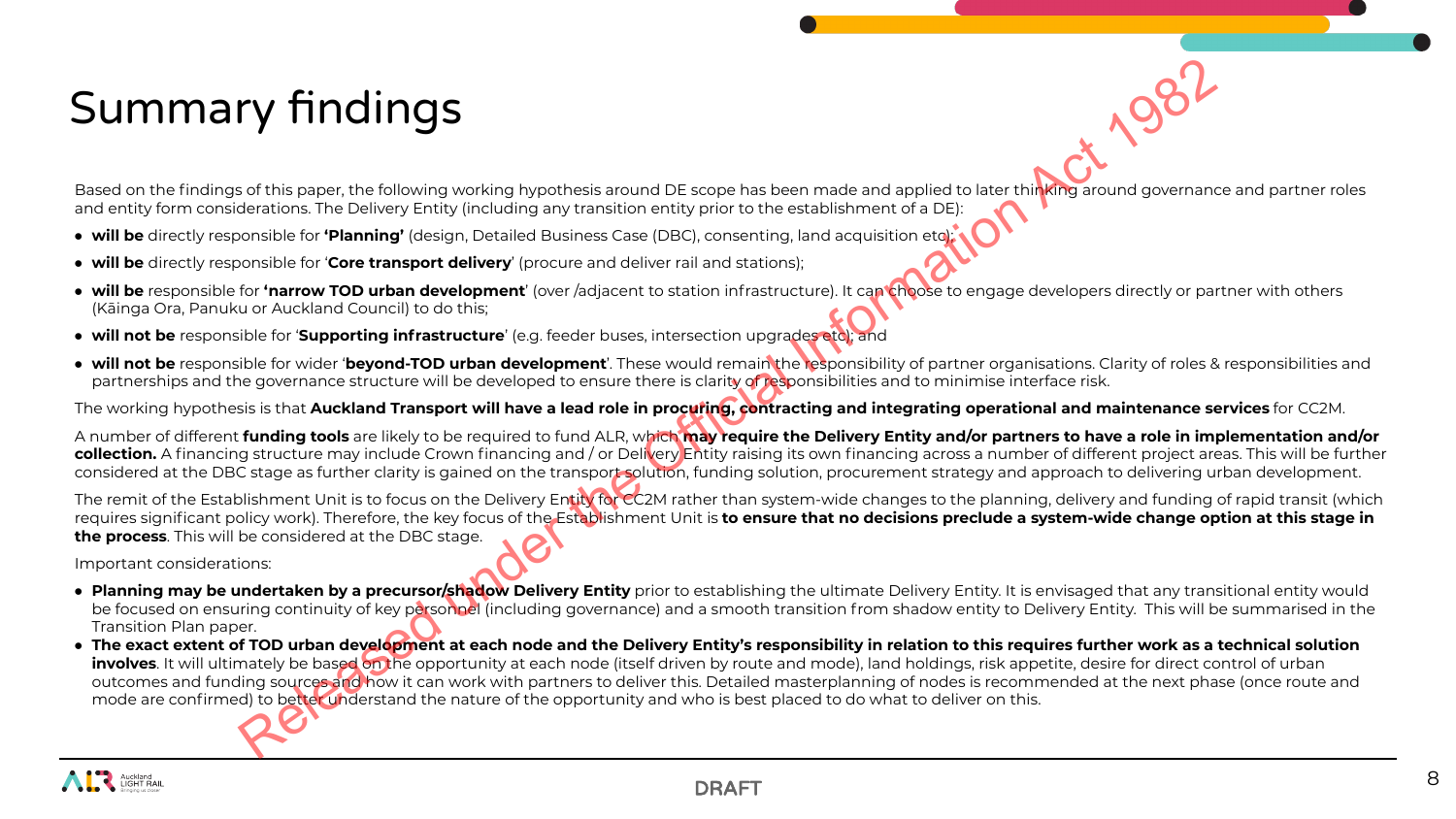# Planning

**Planning could be undertaken by the Delivery Entity (or precursor Delivery Entity). Dedicated experienced staff from partner agencies would be required.** 

### **Why is it being considered?**

● Decisions made at this stage of the project are critical to later transport, network, urban and customer experience outcomes (refer appendix 5).

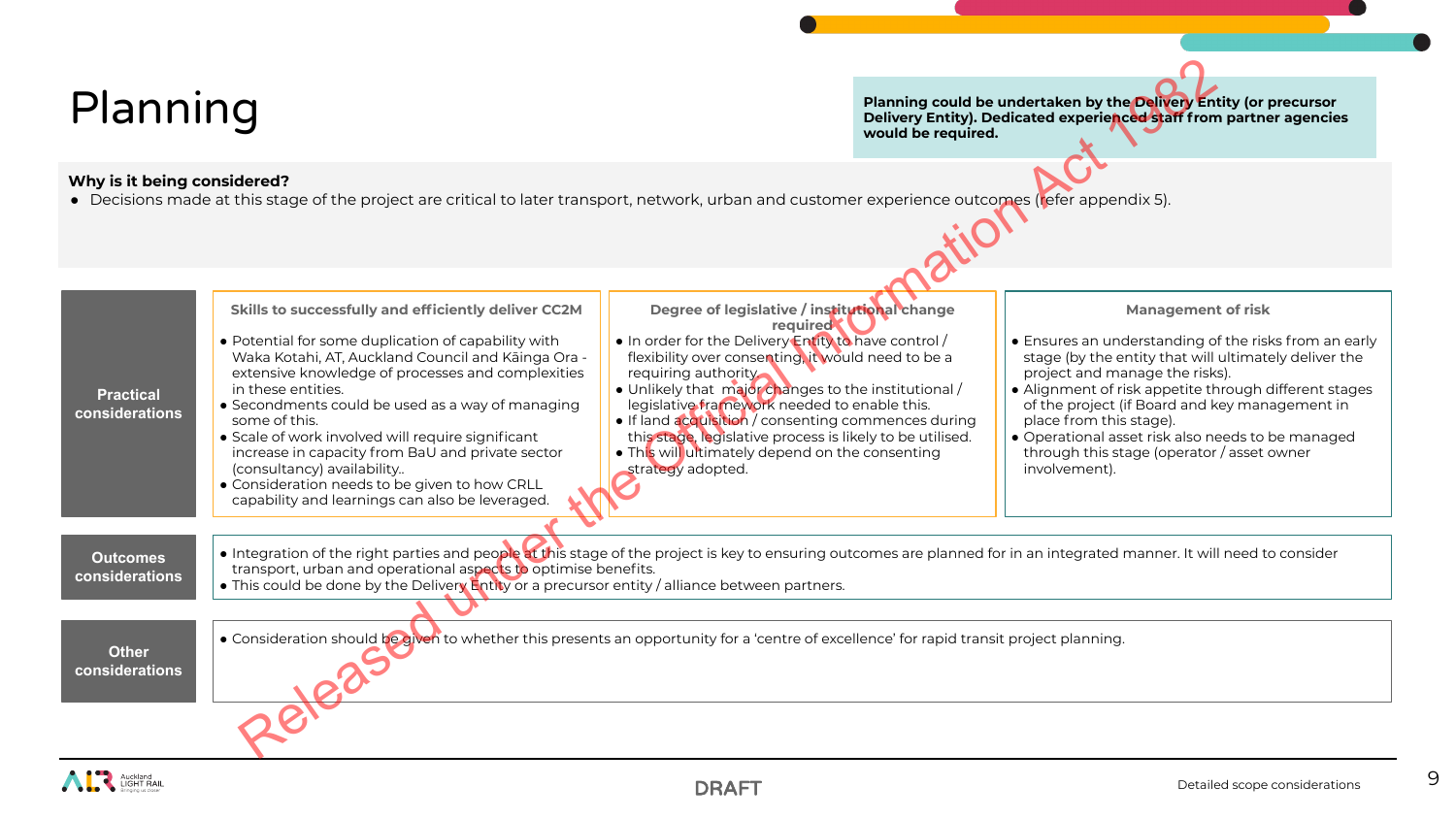# Operations (1 of 2)

- Ensures integration between construction and operations. Recent projects have shown the risks associated with limited / late operator involved in design/build (time, cost, integration etc).
- Provides flexibility for alternative forms of procurement and financing options.

| Operations (1 of 2)                                                                                                                                                                                                                                                                                                     |                                                                                                                                                                                                                                                                                                                                                                                                                                                                                                                                                                                                                                                                                                                                                                                                                                                                                                                                                                       | <b>Given Auckland Transport's current roles and responsibilities in</b><br>relation to passenger transport services in Auckland, it has been<br>assumed that it will have a lead role in procuring, contracting and<br>integrating operational and maintenance services for CC2M.                                                            |  |                                                                                                                                                                                                                                                                                                                                   |  |
|-------------------------------------------------------------------------------------------------------------------------------------------------------------------------------------------------------------------------------------------------------------------------------------------------------------------------|-----------------------------------------------------------------------------------------------------------------------------------------------------------------------------------------------------------------------------------------------------------------------------------------------------------------------------------------------------------------------------------------------------------------------------------------------------------------------------------------------------------------------------------------------------------------------------------------------------------------------------------------------------------------------------------------------------------------------------------------------------------------------------------------------------------------------------------------------------------------------------------------------------------------------------------------------------------------------|----------------------------------------------------------------------------------------------------------------------------------------------------------------------------------------------------------------------------------------------------------------------------------------------------------------------------------------------|--|-----------------------------------------------------------------------------------------------------------------------------------------------------------------------------------------------------------------------------------------------------------------------------------------------------------------------------------|--|
| Why is it being considered?<br>• Ensures integration between construction and operations. Recent projects have shown the risks associated with limited / late operator involved in design/build (time, cost,<br>integration etc).<br>• Provides flexibility for alternative forms of procurement and financing options. |                                                                                                                                                                                                                                                                                                                                                                                                                                                                                                                                                                                                                                                                                                                                                                                                                                                                                                                                                                       |                                                                                                                                                                                                                                                                                                                                              |  |                                                                                                                                                                                                                                                                                                                                   |  |
| <b>Practical</b><br>considerations                                                                                                                                                                                                                                                                                      | Skills to successfully and efficiently deliver CC2M<br>• Delivery Entity responsibility for operations could<br>result in some duplication with AT public transport<br>operations responsibility<br>• LR/LM would be a new mode in NZ with limited<br>existing public sector specific capability                                                                                                                                                                                                                                                                                                                                                                                                                                                                                                                                                                                                                                                                      | Degree of legislative / institutional change<br>required<br>. Would be a relatively significant change from the<br>status quo<br>• An additional PTOM agreement would need to be<br>entered into between AT and the Delivery Entity<br>. Would require highly effective partnering with AT<br>and for AT to agree to contract for operations |  | <b>Management of risk</b><br>• Lower interface risk between Delivery Entity and<br>operator (ensures alignment of design, build and<br>operations)<br>• Potential for network integration risk with existing<br>operators in the wider network. AT would need to<br>maintain a critically important role to minimise this<br>risk |  |
| <b>Outcomes</b><br>considerations                                                                                                                                                                                                                                                                                       | • DE responsibility for operations would provide whole of life considerations<br>• Provides an integrated link between operational outcomes and project delivery - enhancing greater customer experience                                                                                                                                                                                                                                                                                                                                                                                                                                                                                                                                                                                                                                                                                                                                                              |                                                                                                                                                                                                                                                                                                                                              |  |                                                                                                                                                                                                                                                                                                                                   |  |
| <b>Other</b><br>considerations                                                                                                                                                                                                                                                                                          | • May allow greater flexibility in procurement options (noting arrangements could be made to ensure alternative options can still work).<br>. It would need the entity to endure beyond the delivery of the core infrastructure which would better align to likely timelines for urban development benefits (this longer<br>timeframe may support wider institutional change)<br>. It is critical to have the operator or shadow operator (approved by the relevant public entity) involved throughout the early stages (planning and delivery) where this is<br>not in scope for the entity directly. Lack of clarity around this has been a major problem on domestic and international projects.<br>• Some of the concerns could be partially mitigated if the Delivery Entity was only responsible for the initial operating period (7-10 yrs), with AT ultimately assuming<br>responsibility for operations.<br>• Add complexity to ticketing and funding models |                                                                                                                                                                                                                                                                                                                                              |  |                                                                                                                                                                                                                                                                                                                                   |  |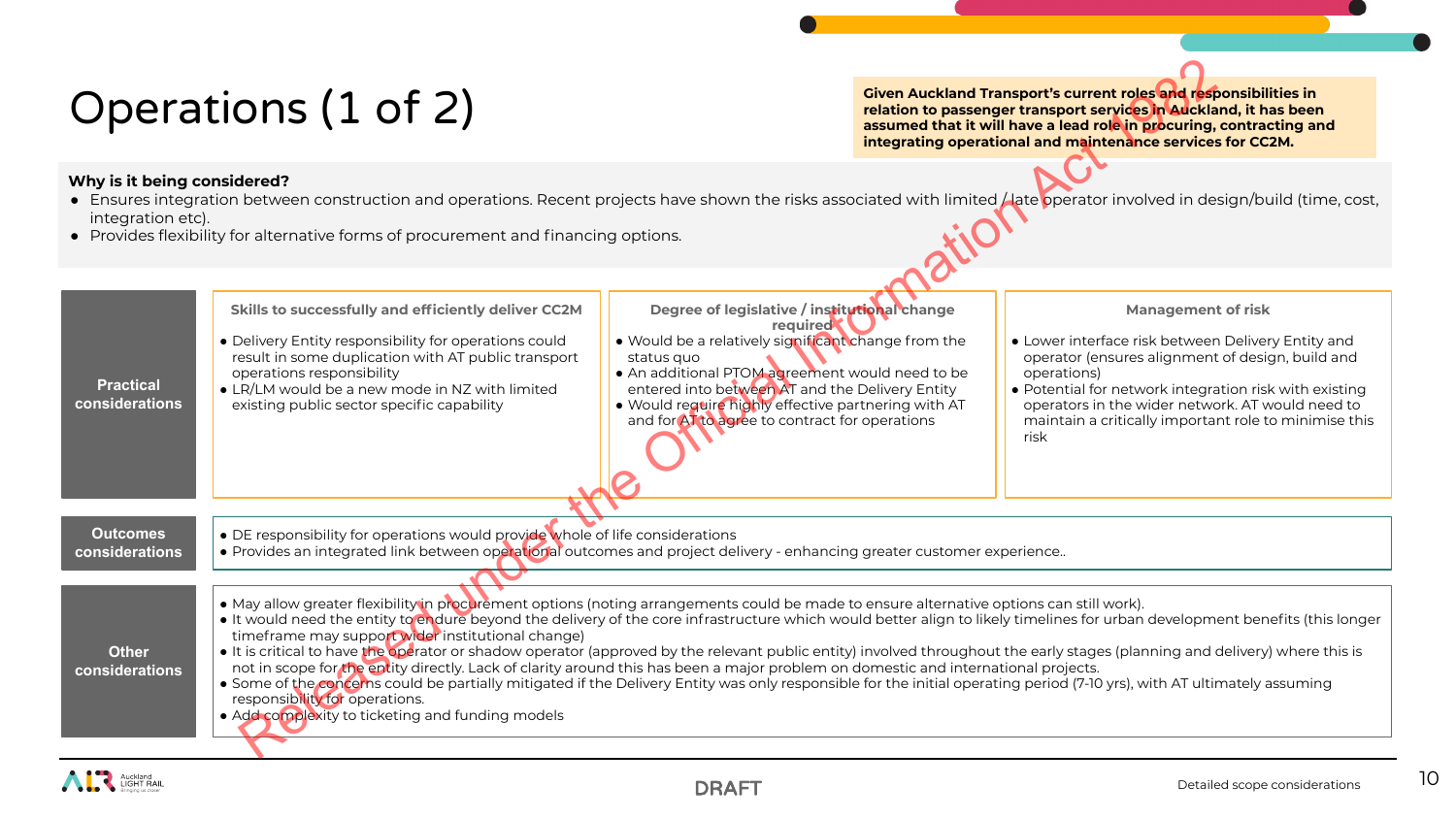# Operations (2 of 2)

**On balance, the working hypothesis is that Auckland Transport will have a lead role in procuring, contracting and integrating operational and maintenance services for CC2M.**

- AT has a current role as the planner and operator of passenger transport services across Auckland. As such, it is best placed to manage network integration over the lifetime of the project.
- AT is best placed to manage whole network integration.
- AT has expertise and relationships with operator companies.
- AT has existing customer relationships including tried and tested consultation arrangements. It is the face of PT in Auckland.

### *Other considerations*

- AT's role as a partner is critical and it should be involved at all stages of the project to ensure integration considered from the start.
- There may be benefit in procuring a shadow operator given new mode to support supplement AT's role.
- Consideration will need to be given to funding of opex given the likely higher costs of this mode, including how this impacts overall recovery across the network.
- When determining the preferred entity form and wider arrangements, further consideration should be given to ensuring flexibility is retained for alternative models if required. Released under the

11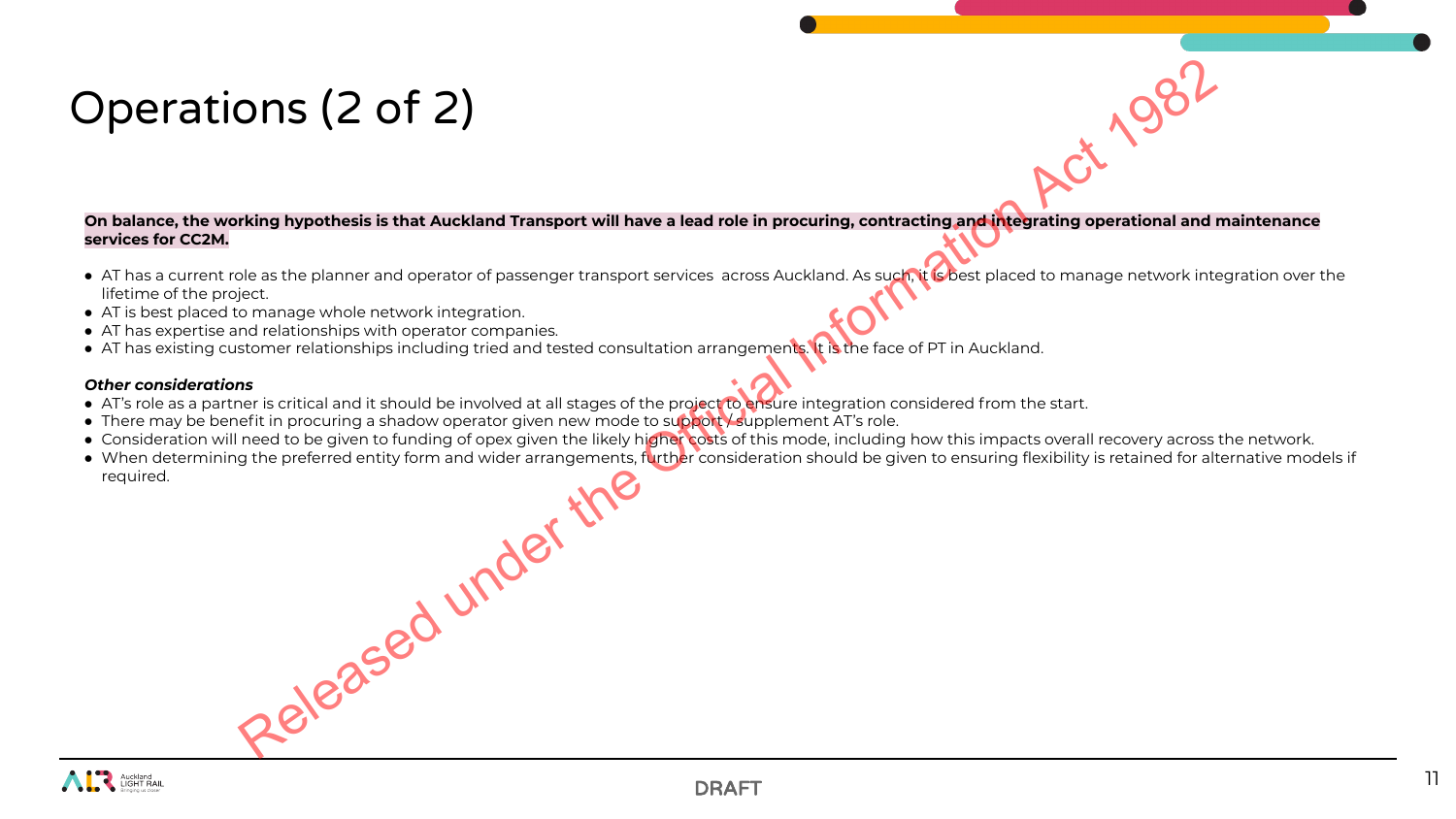# Urban development (TOD) (1 of 3)

- CC2M is city shaping infrastructure, it is more than just a transport project. Ensuring the link between urban development and transport aspects is key.
- Lessons learned show the importance of an integrated solution more likely to be able to control urban outcomes where responsibility lies with the Delivery Entity.
- Opportunity to also provide a source of funding.

|                                    | Urban development (TOD) (1 of 3)                                                                                                                                                                                                                                                                                                                                                                                                                                                                                                                      |                                                                                                                                                                                                                                                                                                                                                      |  | Allows the Delivery Entity to consider trade-offs between the<br>transport and urban costs/benefits to achieve wider outcomes. Focus<br>on 'Narrow TOD' and retain flexibility to directly deal and manage in<br>this land or partner to achieve desired outcomes.                                                                                                                                                                                                                                                                                                   |
|------------------------------------|-------------------------------------------------------------------------------------------------------------------------------------------------------------------------------------------------------------------------------------------------------------------------------------------------------------------------------------------------------------------------------------------------------------------------------------------------------------------------------------------------------------------------------------------------------|------------------------------------------------------------------------------------------------------------------------------------------------------------------------------------------------------------------------------------------------------------------------------------------------------------------------------------------------------|--|----------------------------------------------------------------------------------------------------------------------------------------------------------------------------------------------------------------------------------------------------------------------------------------------------------------------------------------------------------------------------------------------------------------------------------------------------------------------------------------------------------------------------------------------------------------------|
| Why is it being considered?        | • CC2M is city shaping infrastructure, it is more than just a transport project. Ensuring the link between urban development and transport aspects is key.<br>• Lessons learned show the importance of an integrated solution - more likely to be able to control urban outcomes where responsibility lies with the Delivery Entity.<br>• Opportunity to also provide a source of funding.                                                                                                                                                            |                                                                                                                                                                                                                                                                                                                                                      |  |                                                                                                                                                                                                                                                                                                                                                                                                                                                                                                                                                                      |
| <b>Practical</b><br>considerations | Skills to successfully and efficiently deliver CC2M<br>• Development expertise currently exists within<br>Kāinga Ora and Panuku. However, there is currently<br>limited TOD expertise in NZ given historical projects<br>(some capability is in CRLL).<br>• An independent Delivery Entity may be well placed<br>to attract and retain specialist talent if required.                                                                                                                                                                                 | Degree of legislative / institutional change<br>required<br>. Unlikely to require material changes to the current<br>institutional / legislative framework.<br>• Interrelationship between land acquisition and<br>consenting process with urban development and<br>land use is required.<br>· Ultimately depends on consenting strategy<br>adopted. |  | <b>Management of risk</b><br>• Range of different risk profiles depending on<br>development options chosen. Unlikely to be<br>appropriate for the Delivery Entity to undertake<br>large scale development directly. Partner with<br>Kāinga Ora, Panuku or private sector.<br>• There is a risk that urban development distracts<br>from core delivery. DE structure / governance would<br>need to shaped to mitigate this.<br>• Reduces risk of poorly planned/ uncoordinated<br>urban form, lost value capture opportunities and<br>poorly utilised infrastructure. |
| <b>Outcomes</b><br>considerations  | • Greater focus on both transport and urban outcomes (wider perspective and trade-offs considered where change is required).<br>• Needs to be considered from the planning stages to optimise outcomes.                                                                                                                                                                                                                                                                                                                                               |                                                                                                                                                                                                                                                                                                                                                      |  |                                                                                                                                                                                                                                                                                                                                                                                                                                                                                                                                                                      |
| <b>Other</b><br>considerations     | . Delivery Entity is well placed to consider trade-offs where it is undertaking both transport and transport footprint Urban Development.<br>. Provides greater understanding and alignment of value to be created and potentially captured.<br>• Provides greater clarity on total programme costs.<br>undertake the development directly. Will need detailed discussions with Käinga Ora to agree an effective partnership in this space.<br>• Limits / delineation of transport to wider in larger precincts will also needs to be worked through. |                                                                                                                                                                                                                                                                                                                                                      |  | • Structure and governance will need to define responsibility for the outcomes on this land (e.g. land value, specific land use etc) rather than expect the Delivery Entity to                                                                                                                                                                                                                                                                                                                                                                                       |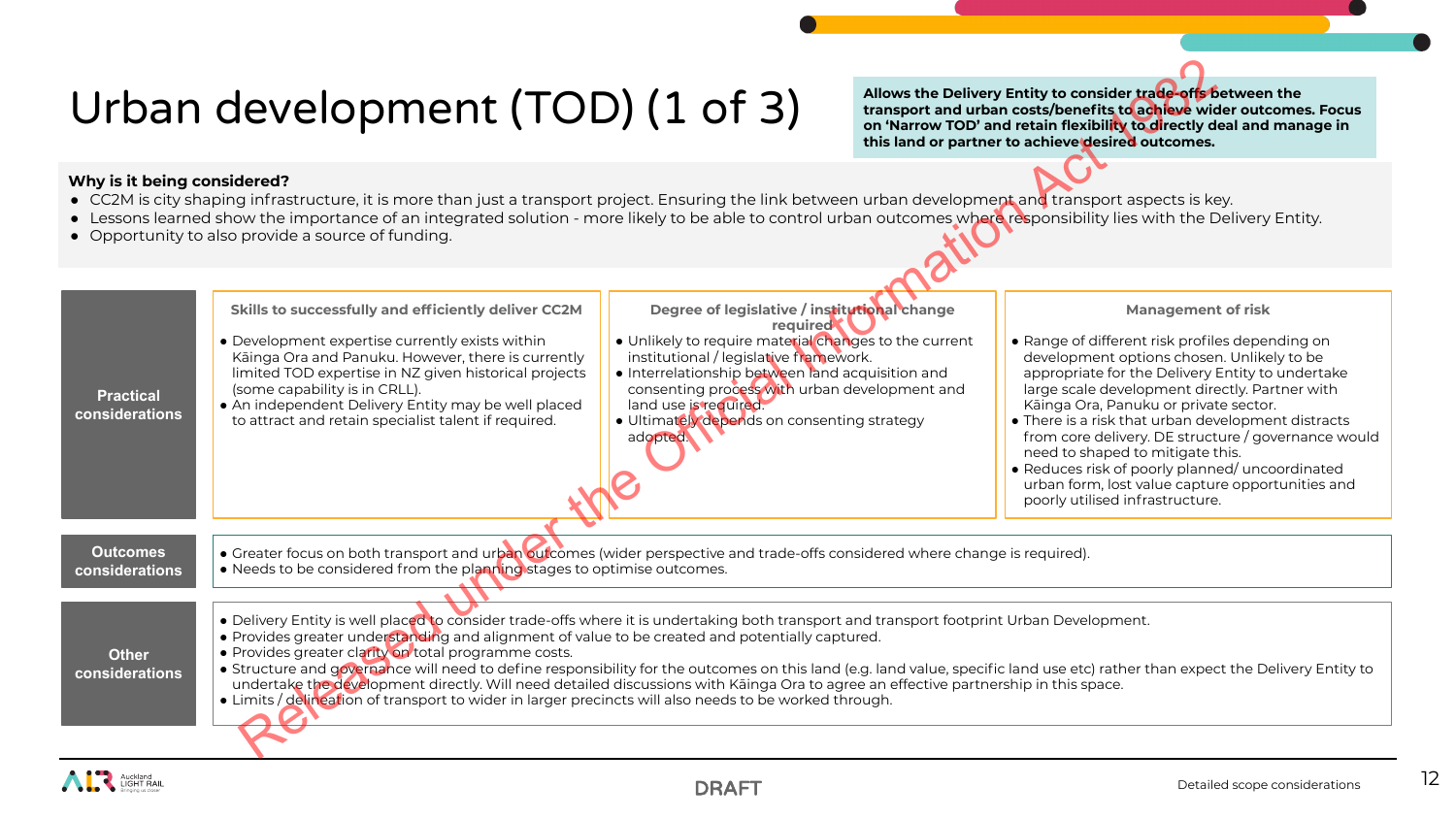# Urban development (TOD) (2 of 3)

The following principles have been applied when considering the extent of TOD urban development to be undertaken by the DE. They have been discussed at a principles level with Kāinga Ora:

- Focusing purely on delivery of the transport solution does not provide the DE with any control over the urban outcomes being sought. Responsibility for TOD will ensure that the DE considers transport and urban trade-offs in decisions it makes.
- It also provides the DE with the opportunity for financial gains to go towards funding the transport infrastructure.
- DE needs to ensure it is enabling urban development and will work with partners to masterplan according in the next stage of the project. This planning is critical to understanding the opportunity, risks, costs and benefits and derive clarity on DE and partner responsibilities.
- DE needs to be able to do some form of narrow TOD (above and adjacent to the transport land) (refer following page).
- This is land acquired for transport purposes but this could extend slightly, where beneficial to do so (in terms of urban outcomes and / or potential financial returns for a slightly wider land acquisition footprint).
- It needs to make commercial deals and 'manage' delivery of TOD on DE owned land (e.g. deliver supporting civils if required). This degree of control will enable the DE to better control outcomes on the land it has acquired (e.g. requirements for affordable housing) and also undertake activity that may be required to make the site attractive to the market.
- The DE could contract to developers directly or to Panuku, Kāinga Ora or Auckland Council to do so. It is envisaged that where the scale of TOD is large and / or complex, the DE would leverage capability in partner agencies and contract with them to lead the development on these sites, or agree at the planning stage that the partner is responsible for this TOD site. Revelopment of TOD) (2 of 3)<br>
Release applied when considering the axtent of 1010 urban development to be undertaken by the DNC where discussions<br>
be thus been applied when considering the axtent of 1010 urban development
- Some specialist capability will be required within the DE. Expectation is that this is not looking to duplicate or replicate expertise in other agencies but provide sufficient expertise for the DE to hold robust and informed decisions with developers as needed.
- There is no "one-size-fits-all" approach to TOD development along the corridor, each area and node needs to be considered individually. Exact arrangements and partner responsibilities at key nodes (Dominion Junction, Mt Roskill, Onehunga and Māngere) should be further refined at the DBC stage.

### **The breadth and depth of TOD urban development activity will ultimately depend on:**

- **● The opportunity at each node**
- **● Land holdings at each node, including public ownership**
- **● Degree of acceptable risk**
- **● Availability of upfront capital and tenor of availability of this capital**
- **● Requirements for return to fund the project**
- **● Degree of control required around urban outcomes**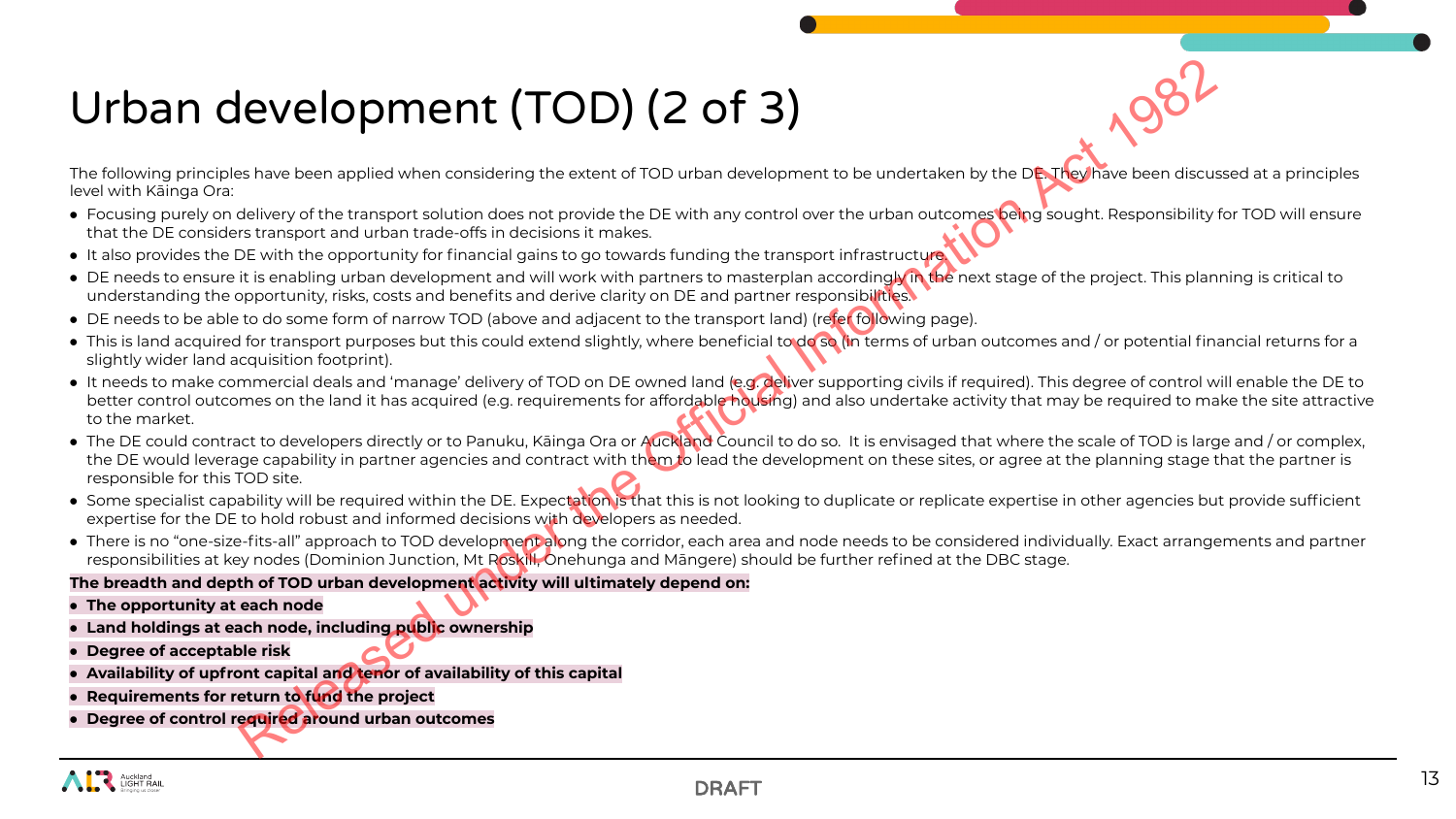# Urban development (TOD) (3 of 3)

**The Delivery Entity should be responsible for 'narrow' TOD. It could then determine the extent of involvement at each site and whether it undertakes this directly or partners.** 

### **Extent of Land acquisition Extent of DE involvement in property development**



Three categories of land acquisition considered:

**Rapid Transit** - core transport infrastructure, including station box and connectivity

**'Narrow' TOD** - TOD over / adjacent to station infrastructure

**'Broad' TOD** - comprehensive urban regeneration catalysed by transport infrastructure



Potential return increases with degree of risk the DE is willing to take. Provides opportunity for value capture

*Note: non-linear in nature, line shown for illustrative purposes*

Increasing amount of capital required and risk taken with more active development.

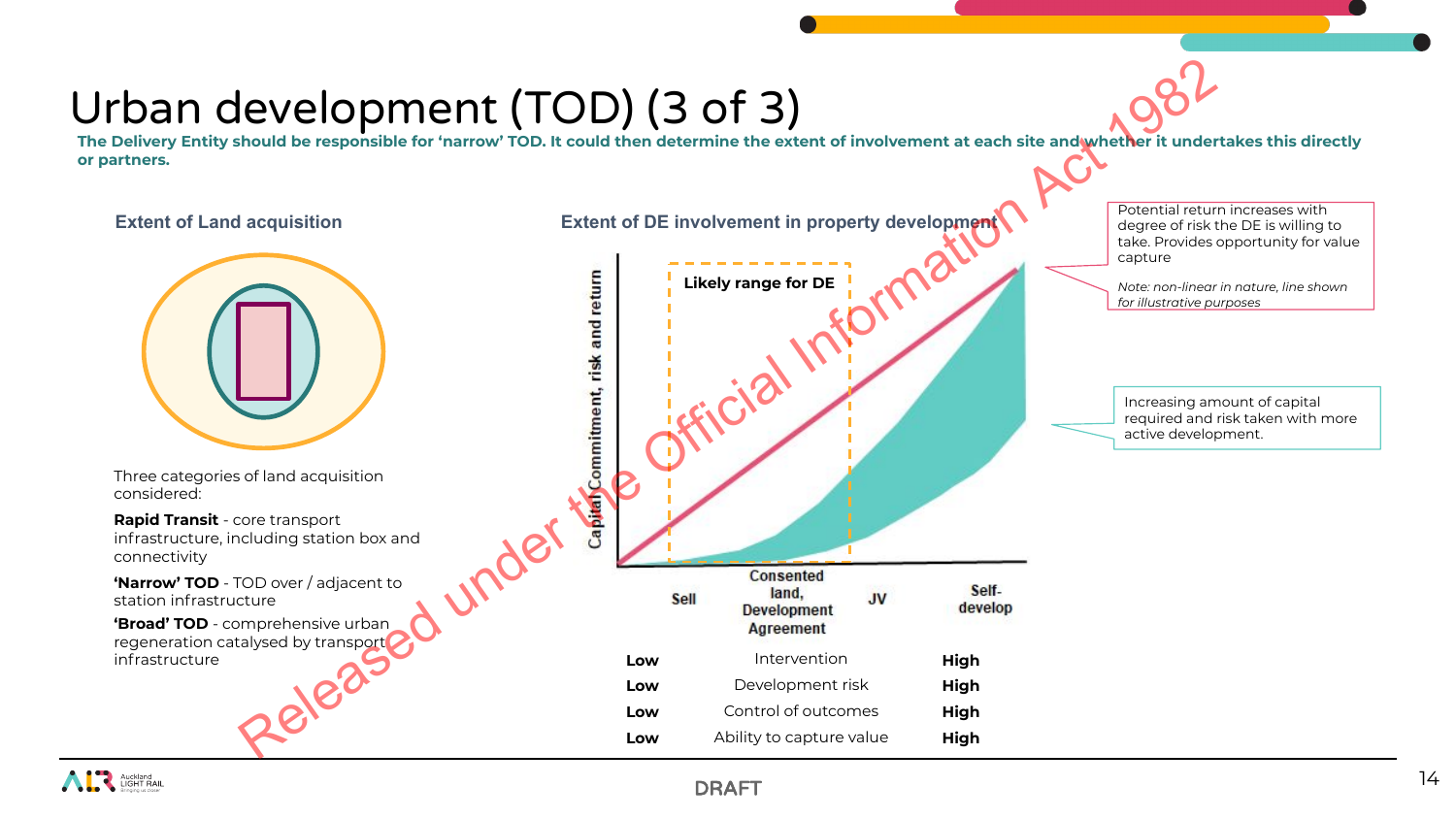## Urban development (beyond TOD)

- CC2M is more than just a transport project, it is city shaping infrastructure. Ensuring the link with urban development aspects is key.
- Ensuring the right housing and jobs are created to support the infrastructure will drive its success.
- Opportunity to also provide a source of funding.

| Urban development (beyond TOD)                                                                                                                                                                                                                                                                                                                                                                                                                                                                                                                                                                                                                                                                                                                                                                                                                                                                                                   |                                                                                                                                                                                                                                                                                                                                                                                                                |                                                                                                                                                                                                                                                                        | Urban development (beyond TOD) should be excluded from Delivery<br>Entity scope as risk, capability duplication and loss of focus is likely to<br>outweigh benefits. Robust and clear governance and partnerships<br>needed to ensure outcomes and integrated benefits are realised. |                                                                                                                                                                                                                                                                                                                                                                                                                                                                          |  |
|----------------------------------------------------------------------------------------------------------------------------------------------------------------------------------------------------------------------------------------------------------------------------------------------------------------------------------------------------------------------------------------------------------------------------------------------------------------------------------------------------------------------------------------------------------------------------------------------------------------------------------------------------------------------------------------------------------------------------------------------------------------------------------------------------------------------------------------------------------------------------------------------------------------------------------|----------------------------------------------------------------------------------------------------------------------------------------------------------------------------------------------------------------------------------------------------------------------------------------------------------------------------------------------------------------------------------------------------------------|------------------------------------------------------------------------------------------------------------------------------------------------------------------------------------------------------------------------------------------------------------------------|--------------------------------------------------------------------------------------------------------------------------------------------------------------------------------------------------------------------------------------------------------------------------------------|--------------------------------------------------------------------------------------------------------------------------------------------------------------------------------------------------------------------------------------------------------------------------------------------------------------------------------------------------------------------------------------------------------------------------------------------------------------------------|--|
| Why is it being considered?<br>• CC2M is more than just a transport project, it is city shaping infrastructure. Ensuring the link with urban development aspects is key.<br>• Ensuring the right housing and jobs are created to support the infrastructure will drive its success.<br>• Opportunity to also provide a source of funding.                                                                                                                                                                                                                                                                                                                                                                                                                                                                                                                                                                                        |                                                                                                                                                                                                                                                                                                                                                                                                                |                                                                                                                                                                                                                                                                        |                                                                                                                                                                                                                                                                                      |                                                                                                                                                                                                                                                                                                                                                                                                                                                                          |  |
| <b>Practical</b><br>considerations                                                                                                                                                                                                                                                                                                                                                                                                                                                                                                                                                                                                                                                                                                                                                                                                                                                                                               | Skills to successfully and efficiently deliver CC2M<br>• Kāinga Ora is the Crown's delivery agency and has<br>considerable expertise and resources focused on<br>small to large scale housing (and broader precincts).<br>Panuku also has expertise in this area.<br>• Establishment of a broader housing / commercial<br>development arm of the Delivery Entity would<br>result in duplication of capability. | Degree of legislative / institutional change<br>required<br>• Likely to require significant change to current<br>frameworks or duplication for the Delivery Entity to<br>have specific powers.<br>• May result in duplication of the purpose / function<br>of the UDA. |                                                                                                                                                                                                                                                                                      | <b>Management of risk</b><br>• Risk profile of urban development projects likely to<br>be materially different to transport elements -<br>different approach, capability etc.<br>• Risk of focus being detracted from transport<br>elements.<br>• Fully integrated masterplanning and delivery of<br>transport / urban elements would likely reduce<br>future risks around dispersed urban form,<br>patronage and infrastructure utilisation (reduce<br>interface risk). |  |
| <b>Outcomes</b><br>considerations                                                                                                                                                                                                                                                                                                                                                                                                                                                                                                                                                                                                                                                                                                                                                                                                                                                                                                | . Would drive integrated transport and urban outcomes with a single point of accountability for benefits realisation. Governance and partnerships needed to be<br>structured to address this if not included in entity scope.                                                                                                                                                                                  |                                                                                                                                                                                                                                                                        |                                                                                                                                                                                                                                                                                      |                                                                                                                                                                                                                                                                                                                                                                                                                                                                          |  |
| . Provides greater understanding and alignment of value to be created and potentially captured.<br>• Governance and partnerships critical to ensuring wider outcomes are met. Kāinga Ora has a broad remit and several live responsibilities and roles, its capacity to partner<br>to the desired degree will need to be worked through.<br><b>Other</b><br>. Planning stages should consider the wider urban form implications of transport decisions, whether this scope item is included in the Delivery Entity scope or not to<br>considerations<br>ensure integrated masterplanning.<br>• Would require the Delivery Entity to be enduring given the wider urban development is likely to occur over a much longer timeframe than the core transport delivery.<br>• The interaction of value capture tools and desired urban form will need to be considered (unintended consequences, affordability, type of housing etc). |                                                                                                                                                                                                                                                                                                                                                                                                                |                                                                                                                                                                                                                                                                        |                                                                                                                                                                                                                                                                                      |                                                                                                                                                                                                                                                                                                                                                                                                                                                                          |  |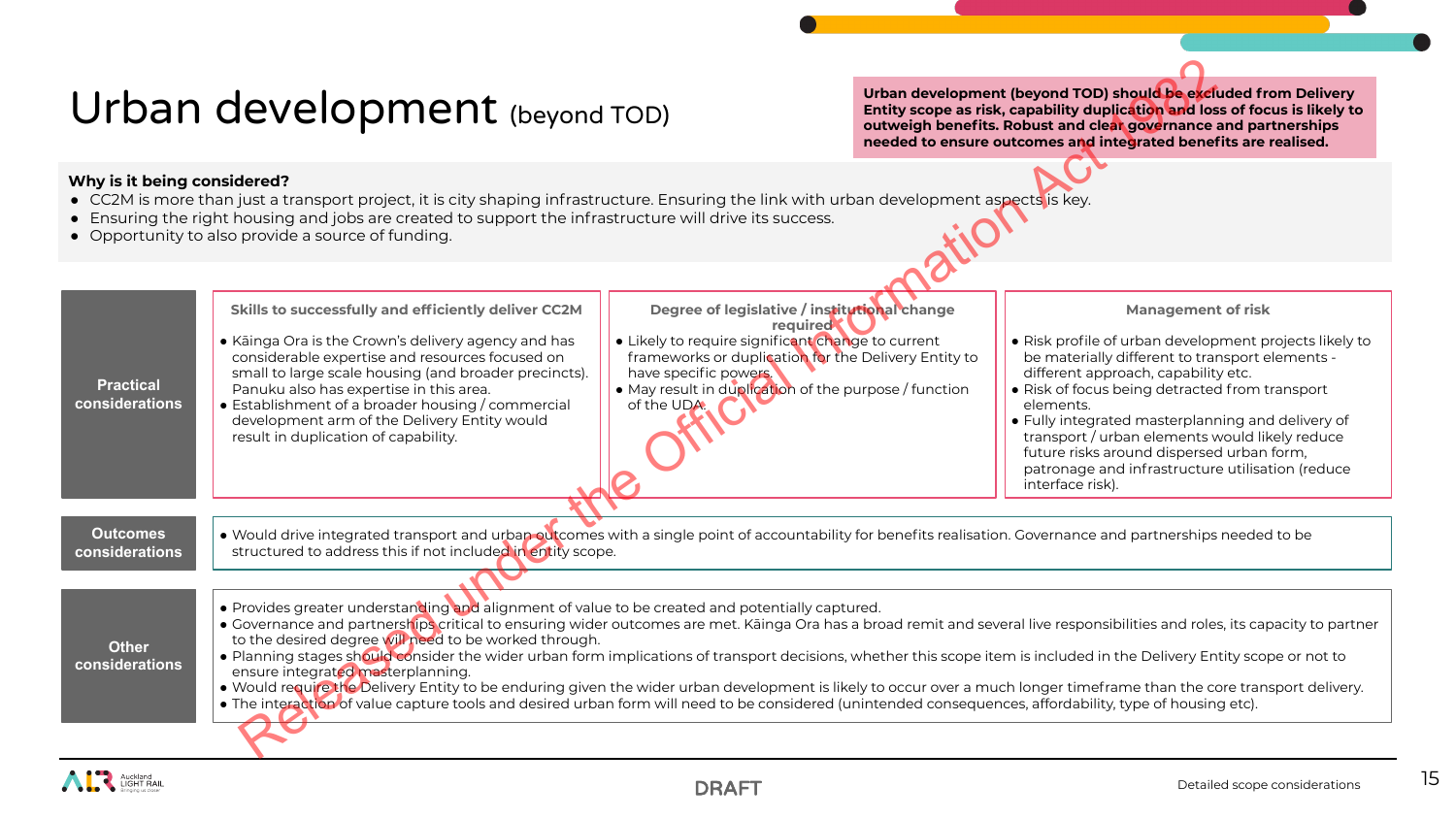# Supporting infrastructure

- If delivered. CC2M will be a part of a wider public transport network. To realise its full benefits, upgrades and changes to existing services, roading and interchanges are likely to be required.
- Lessons learned show the importance of this to ensure the infrastructure is fully utilised and that envisaged benefits are realised.

| Supporting infrastructure                                                                                                                                                                                                                                                                                                                                                         |                                                                                                                                                                                                                                                                                                                                                                                                                                                                                                                                                                                                                       |                                                                                                                                                                                                         | Partners should remain responsible for delivering supporting<br>infrastructure (they have the capability and may be better placed to<br>manage the associated risks). Arrangements will be required to<br>ensure supporting investment is made to enable benefits realisation. |                                                                                                                                                                                                                                                                                                                                                                                                       |  |
|-----------------------------------------------------------------------------------------------------------------------------------------------------------------------------------------------------------------------------------------------------------------------------------------------------------------------------------------------------------------------------------|-----------------------------------------------------------------------------------------------------------------------------------------------------------------------------------------------------------------------------------------------------------------------------------------------------------------------------------------------------------------------------------------------------------------------------------------------------------------------------------------------------------------------------------------------------------------------------------------------------------------------|---------------------------------------------------------------------------------------------------------------------------------------------------------------------------------------------------------|--------------------------------------------------------------------------------------------------------------------------------------------------------------------------------------------------------------------------------------------------------------------------------|-------------------------------------------------------------------------------------------------------------------------------------------------------------------------------------------------------------------------------------------------------------------------------------------------------------------------------------------------------------------------------------------------------|--|
| Why is it being considered?<br>• If delivered. CC2M will be a part of a wider public transport network. To realise its full benefits, upgrades and changes to existing services, roading and interchanges are<br>likely to be required.<br>• Lessons learned show the importance of this to ensure the infrastructure is fully utilised and that envisaged benefits are realised. |                                                                                                                                                                                                                                                                                                                                                                                                                                                                                                                                                                                                                       |                                                                                                                                                                                                         |                                                                                                                                                                                                                                                                                |                                                                                                                                                                                                                                                                                                                                                                                                       |  |
| <b>Practical</b><br>considerations                                                                                                                                                                                                                                                                                                                                                | Skills to successfully and efficiently deliver CC2M<br>• Capability and expertise exists in AT and Waka<br>Kotahi and across the sector broadly.                                                                                                                                                                                                                                                                                                                                                                                                                                                                      | Degree of legislative / institutional change<br>required<br>. Would likely require the Delivery Entity to obtain a<br>number of powers, designations and approvals to<br>undertake this responsibility. |                                                                                                                                                                                                                                                                                | <b>Management of risk</b><br>• Likely to increase delivery risk.<br>• Partner organisations better placed to manage risk<br>given that they are likely to be the ultimate asset<br>owners / operators (and have expertise of<br>undertaking similar investment).<br>· Would reduce interface risk.<br>• May reduce risk around future capacity /<br>infrastructure utilisation / network integration. |  |
| <b>Qutcomes</b><br>considerations<br><b>Other</b><br>considerations                                                                                                                                                                                                                                                                                                               | . Provide a single point of accountability for benefits realisation. Delivery Entity would be well placed to consider the trade-offs (including whole of life) involved with<br>changes and the impact these could have on CC2M and the wider network.<br>• Lessons learned have shown the importance of identifying supporting infrastructure requirements early and ensuring that there is clarity of roles, responsibilities,<br>expectations and incentives around this to enable alignment and benefits realisation. This will be a key area to address in the governance structure and partner<br>arrangements. |                                                                                                                                                                                                         |                                                                                                                                                                                                                                                                                |                                                                                                                                                                                                                                                                                                                                                                                                       |  |
|                                                                                                                                                                                                                                                                                                                                                                                   |                                                                                                                                                                                                                                                                                                                                                                                                                                                                                                                                                                                                                       |                                                                                                                                                                                                         |                                                                                                                                                                                                                                                                                |                                                                                                                                                                                                                                                                                                                                                                                                       |  |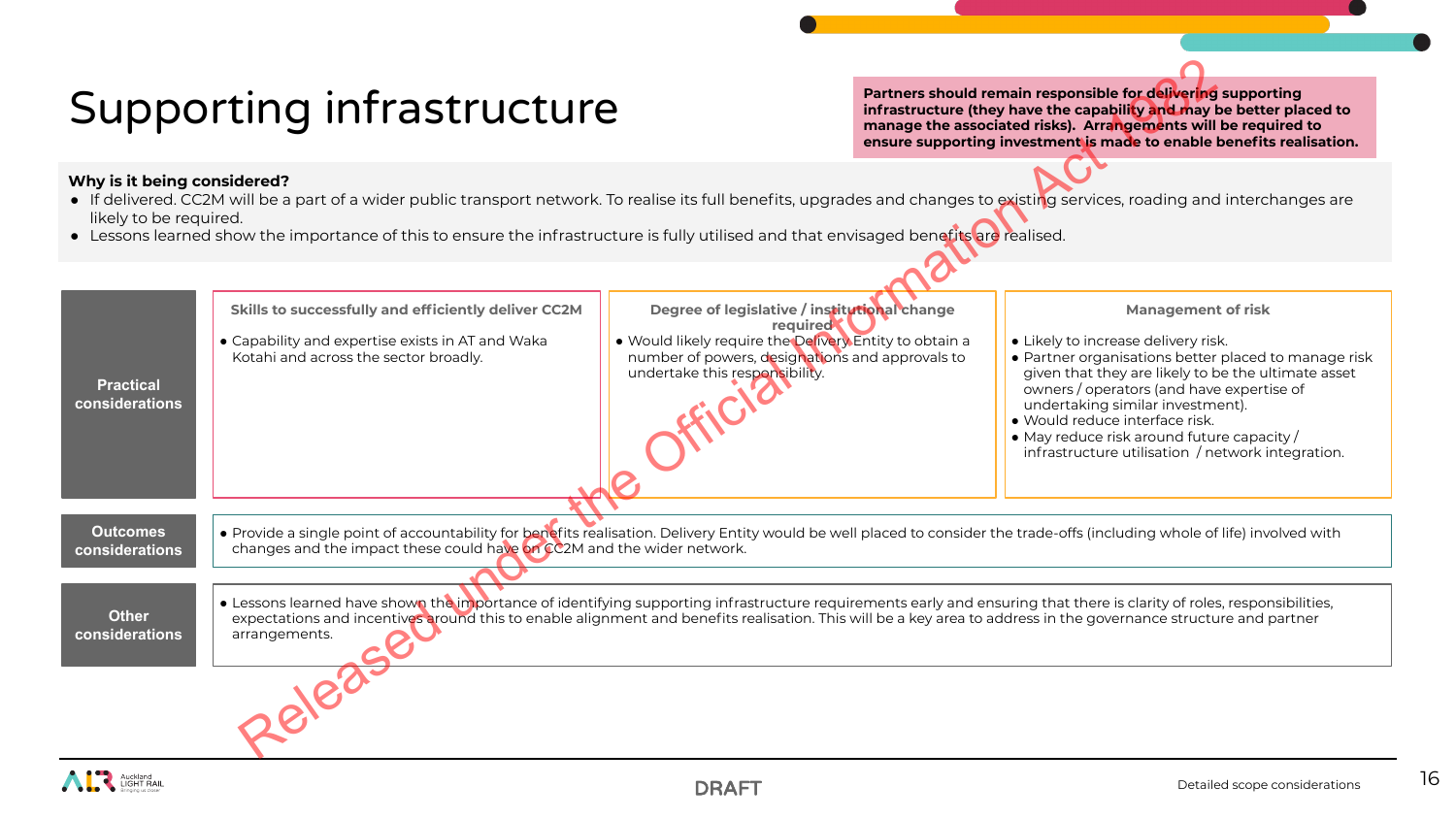# Funding & financing

**It may be beneficial for the Delivery Entity to undertake some elements itself and rely on partners for others (e.g. rates collections)** 

### **Why is it being considered?**

● A number of funding & financing sources are likely to be required to deliver the project.



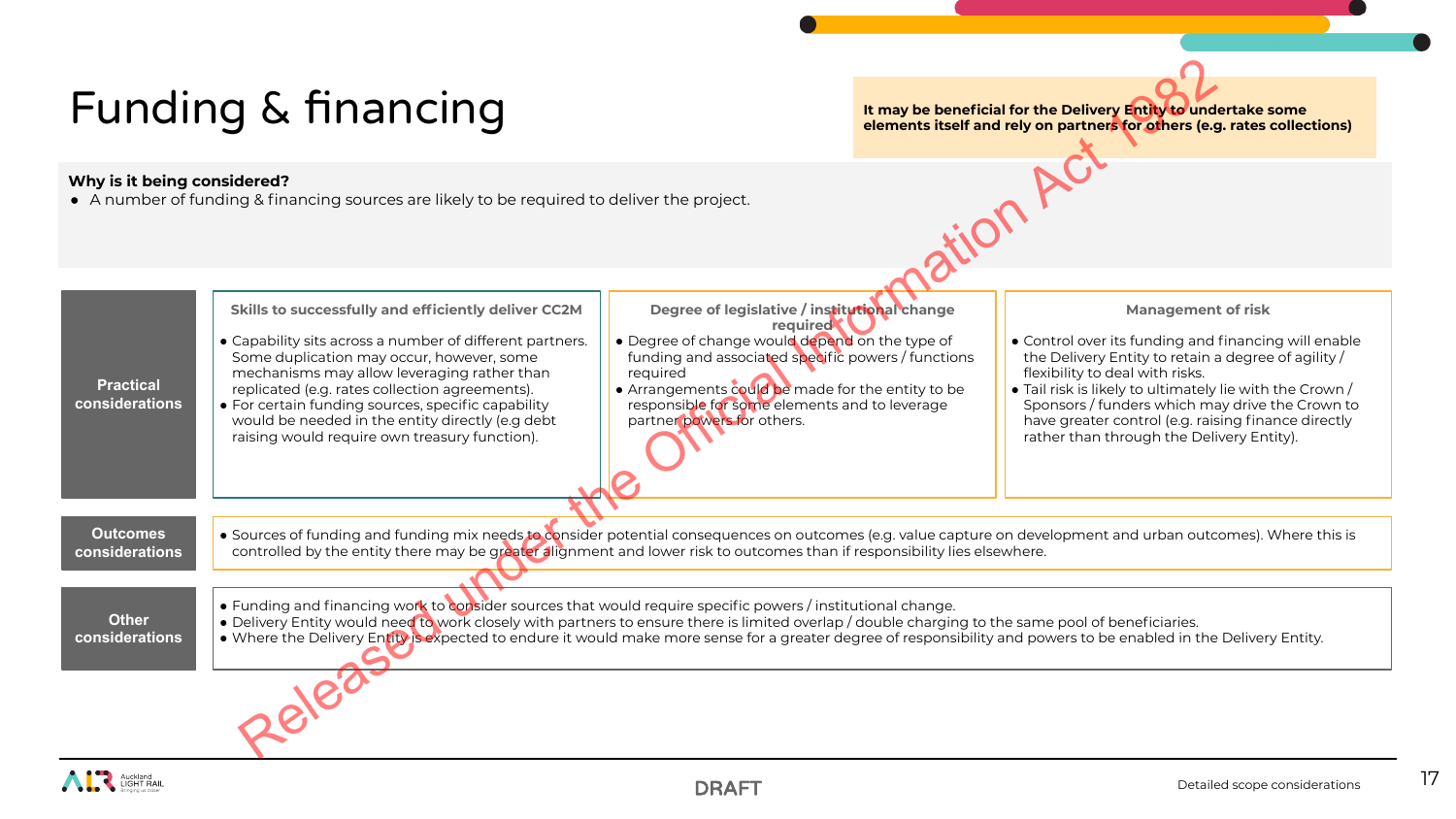# Future stages (1 of 2)

- CC2M is intended to be the spine of the rapid transit network with potential future stages envisaged for the North West and North.
- Joint responsibility for these stages and the integrated rapid transit network could evolve over time and sit in one entity.

|                                                                                                                                                                                                                                                                                                       | Future stages (1 of 2)                                                                                                                                                                                                                                                                                                                                                                                                                                                                                                                                                                                                                                                                                                                                                                                                                                                                                                                                                                                                                                                                                                                                                                                                                                                             |  | At this stage in the process, it is beneficial to retain flexibility for the<br>Delivery Entity to endure beyond the delivery of CC2M.                              |                                                                                                                                                                                                             |  |
|-------------------------------------------------------------------------------------------------------------------------------------------------------------------------------------------------------------------------------------------------------------------------------------------------------|------------------------------------------------------------------------------------------------------------------------------------------------------------------------------------------------------------------------------------------------------------------------------------------------------------------------------------------------------------------------------------------------------------------------------------------------------------------------------------------------------------------------------------------------------------------------------------------------------------------------------------------------------------------------------------------------------------------------------------------------------------------------------------------------------------------------------------------------------------------------------------------------------------------------------------------------------------------------------------------------------------------------------------------------------------------------------------------------------------------------------------------------------------------------------------------------------------------------------------------------------------------------------------|--|---------------------------------------------------------------------------------------------------------------------------------------------------------------------|-------------------------------------------------------------------------------------------------------------------------------------------------------------------------------------------------------------|--|
| Why is it being considered?<br>• CC2M is intended to be the spine of the rapid transit network with potential future stages envisaged for the North West and North.<br>• Joint responsibility for these stages and the integrated rapid transit network could evolve over time and sit in one entity. |                                                                                                                                                                                                                                                                                                                                                                                                                                                                                                                                                                                                                                                                                                                                                                                                                                                                                                                                                                                                                                                                                                                                                                                                                                                                                    |  |                                                                                                                                                                     |                                                                                                                                                                                                             |  |
| <b>Practical</b><br>considerations                                                                                                                                                                                                                                                                    | Skills to successfully and efficiently deliver CC2M<br>• Once established for CC2M the capability would be in place in one entity. Efficient use of capability and<br>ability to build a centre of excellence.<br>• Greater ability to attract and retain capability which is an important consideration in this market (not a<br>sunset company).<br>• Creating long-term capability in another entity may provide a degree of duplication with existing agency<br>long term roles and powers (WK and AT). In order to minimise this duplication, clear delineation of the<br>types of projects would need to be provided (e.g. rapid transit only with other projects remaining within<br>the existing framework)                                                                                                                                                                                                                                                                                                                                                                                                                                                                                                                                                                |  | Degree of legislative /<br>institutional change<br>required<br>• Likely to justify and<br>require a greater<br>degree of change<br>where the entity is<br>enduring. | <b>Management of risk</b><br>• Learnings from risks in<br>CC2M would be helpful in<br>managing risks from<br>future stages.<br>• Risk of timing of future<br>stages distracting from<br>completion of CC2M. |  |
| <b>Outcomes</b><br>considerations                                                                                                                                                                                                                                                                     | • An enduring entity would align to the timing of urban outcomes which will be significantly longer than the time to deliver CC2M<br>• Whole of future network considerations and overall shaping of urban outcomes more likely where planned and delivered as an integrated whole.                                                                                                                                                                                                                                                                                                                                                                                                                                                                                                                                                                                                                                                                                                                                                                                                                                                                                                                                                                                                |  |                                                                                                                                                                     |                                                                                                                                                                                                             |  |
| <b>Other</b><br>considerations                                                                                                                                                                                                                                                                        | • Would this be just for future stages or expanded for other rapid transit projects in Auckland (and maybe New Zealand)?<br>• Ability to leverage learnings from CC2M to other projects.<br>• Certainty to the market more generally given the stable structure.<br>• Would provide a consistent approach to rapid transit planning, delivery and funding (currently fragmented and inconsistent)<br>· Different projects may have different sponsors and funding requirements. They will also have different timelines, outcomes and demographics to address. This means a<br>level of complexity in the design, management, governance and day-to-day operations of the entity<br>• There is a risk around distraction from a project at a critical point in time where focus shifts to another project. Appropriate capacity and processes would need to be<br>built to mitigate this risk<br>. This complexity is further increased where projects outside of Auckland are included<br>• A greater degree of institutional and legislative change is likely to be required (and justified) to enable this. This will invariably take time to implement, which may result<br>in either delayed progress to CC2M delivery or an extended period of time in a transitional entity |  |                                                                                                                                                                     |                                                                                                                                                                                                             |  |

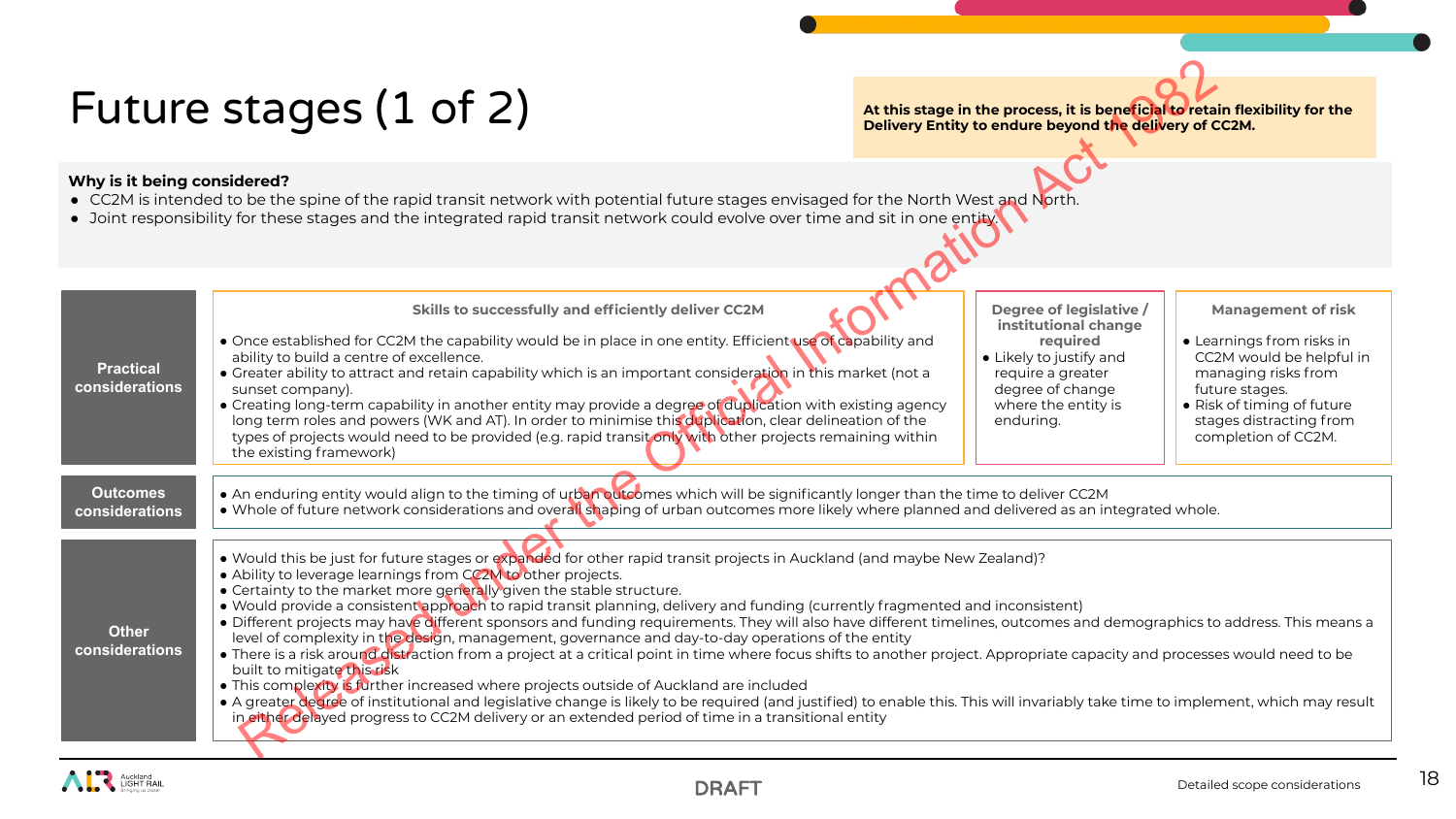# Future stages (2 of 2)

A degree of change from the status quo will be required to optimise the DE and framework for planning, delivering and operating CC2M. There is also a pipeline of Rapid Transit projects both in Auckland and nationally. This lends itself to considering the opportunity to structure the DE so as to undertake these additional projects also.

The extent of change required will depend on what the enduring entity is expected to do. The following areas (amongst others) would need to be considered to determine the degree of change required, including to planning requirements as stipulated in the LTMA, LGA and policy statements (GPS-LT and NPS-UD):

- Would DE be responsible for planning aspects only or also delivering?
- Would planning involve early network planning or only more granular detailed project planning (eg. IBC, DBC design etc)? Or both?
- Would it operate the assets? How would this work with existing responsibility for operations and network integration?
- Would it own the assets?
- Would DE be responsible only for core infrastructure or also supporting infrastructure? Would it deliver smaller scale augmentation or only the larger components?
- Are funding models bespoke or consistent across projects?
- Could an existing agency (e.g. Waka Kotahi) be repurposed to take on the lead role

There is appeal to creating something enduring and fit-for-purpose for New Zealand's upcoming pipeline of projects which would provide clarity on roles and responsibilities in relation to planning, delivering, operating and funding rapid transit. **Example 2008 (2 of 2)**<br>
Somethie at a statistical Complete the DE and framework for planning, delivering and operating CAM. There is also<br>
A Auckland and nationally, this lends from the online of the opportunity to struct

Given the extent of policy work needed to understand the complexity of the changes required, it is considered beyond the remit of the current Establishment Unit **scope to further explore this system-wide change at this stage in the process. We consider that this warrants additional consideration at a DBC stage.**

**In considering the DE to deliver CC2M, a degree of flexibility will be retained to allow for future changes if required. The focus of the Establishment Unit is to ensure that no decisions preclude a system-wide change option at this stage in the process.**